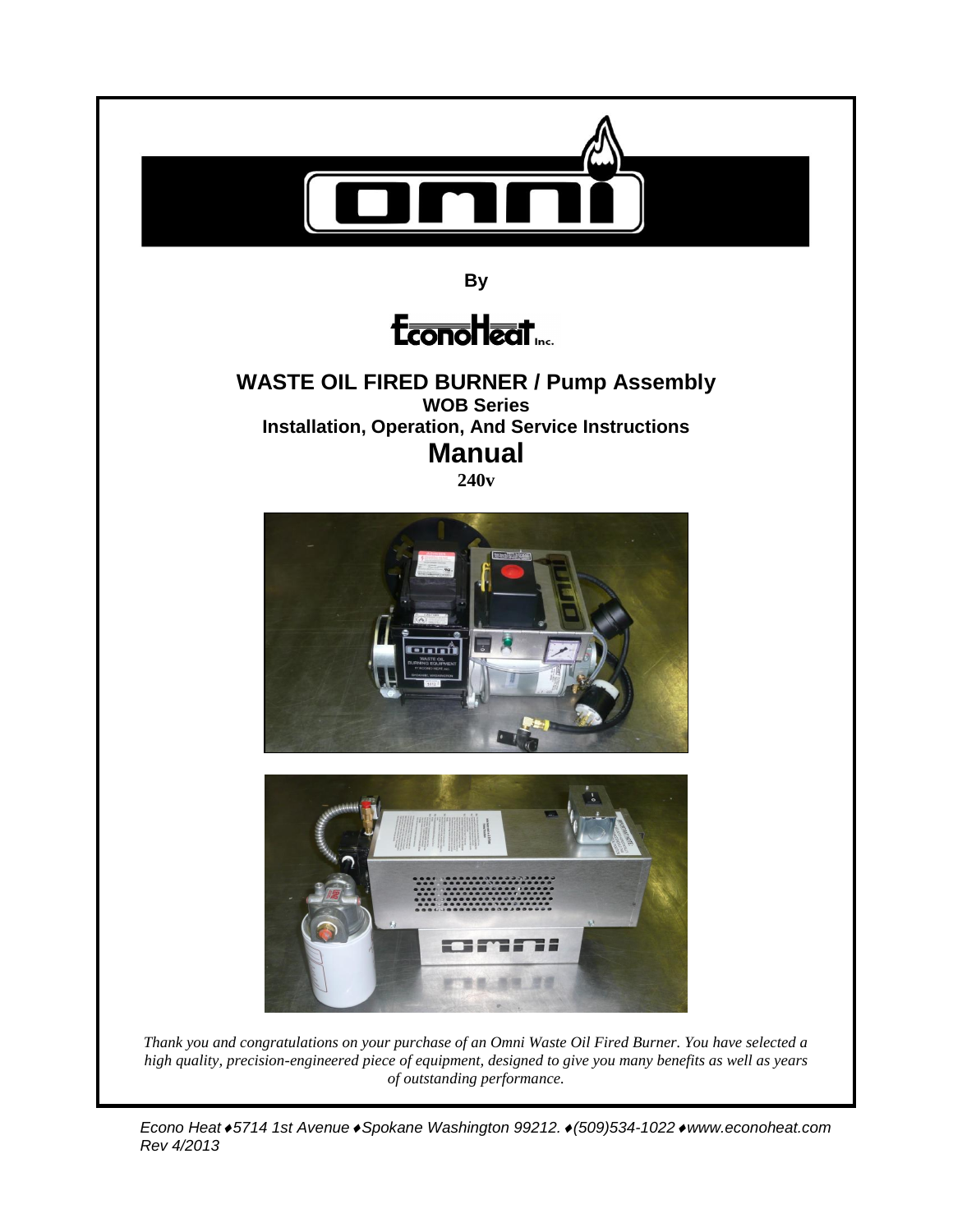## PRECAUTIONS

Waste oil may contain many foreign materials. Waste oil may also contain gasoline. Therefore, specific precautions on the handling and storage of waste oils are to be observed when using, cleaning and maintaining this heater. **Use a screen in a funnel when pouring oil into storage tank to catch foreign material, i.e., gasket material and sealant fibers, etc. WARNING: This appliance is not designated for use in hazardous atmospheres containing flammable vapors or combustible dust, or atmospheres containing chlorinated or halogenated hydrocarbons. Do not expose this unit to rain or moisture. If installed in high moisture atmosphere, a special cover for the integrated air compressor must be obtained from factory to avoid rusting of internal raw metals. If this occurs, see trouble-shooting guide for remedy.** Uses only crank case oil, gear oil, hydraulic oils, auto trans. Fluid or #1 and #2 furnace oil. Do not use old, contaminated oils that have been stored in underground tanks or outside barrels for long periods. Excessive water and sludge may be present, causing quick filter plugging.

**NOTES:** The instructions contained in this manual apply to the installation, operation, and service of Omni Waste oil fired burner. The following instructions should be carefully followed for obtaining the best possible installation, operation and service conditions. Specifications are subject to change without notice. This unit was designed to provide an economical disposal of waste oil. Proper operation depends on the consistency of the oil. Any water or foreign material in the oil may cause the unit to shut down.

**UNCRATING:** Immediately upon uncrating units, check rating plate for certainty of electrical and mechanical characteristics. Also check the unit for any damage that may have been incurred in shipment, if any damage is found, file a claim with the transporting agency. The unit has been tested and inspected at the factory prior to crating and was in perfect condition at that time. If anything is missing check packing slip for indications of possible backorder of those parts or components. Otherwise a claim must be for those missing parts.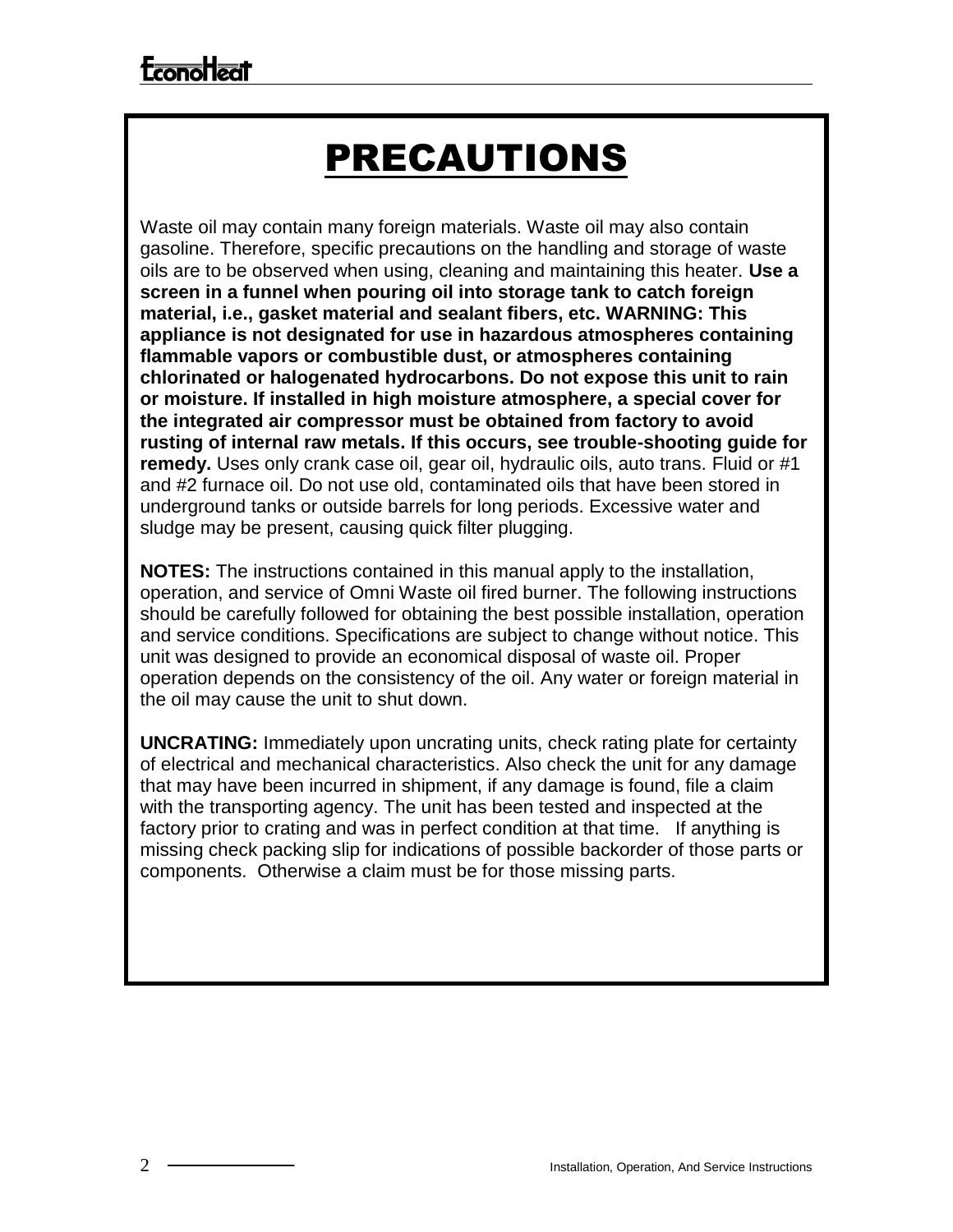# IMPORTANT NOTICE TO OWNER

## AND INSTALLER

To enjoy the long term benefits of burning your used oil in an Omni Waste Oil Burner, it is necessary to become familiar with the correct installation operation and maintenance of your new burner. Before installing or operating this appliance, make sure you read and understand this manual.

### **IMPROPER INSTALLATION OR LACK OF MAINTENANCE WILL VOID THE WARRANTY**

The most critical sections of this manual are in order of importance as follows:

- Basic Operation Knowledge
- Oil Suction Line Installation
- Correct Draft Over Fire
- General Maintenance Requirements

**Identical to any gas or oil burning appliance, without adequate draft over the fire, the combustion gases cannot escape the appliance. The flame will lengthen resulting in an overheated combustion chamber.** Even if the heater is installed correctly and adequate draft achieved, a flue passage blockage will affect the draft. Burning used oil is similar to burning wood. A fine gray ash accumulates in the chamber and flue passage. This accumulation of ash will eventually affect the draft. It is important to remove this ash before the draft is affected.

These topics are discussed in detail on the pages listed above. Please familiarize yourself with these sections of your manual. Spending a few minutes to review this material will assure that you receive the return on investment that you expect from your Omni heater.

#### **Note:**

**All illustrations and specifications contained herein are based on the latest information available at time of publication approval. Econo Heat reserves the right to make changes at any time without notice, in material and specifications.**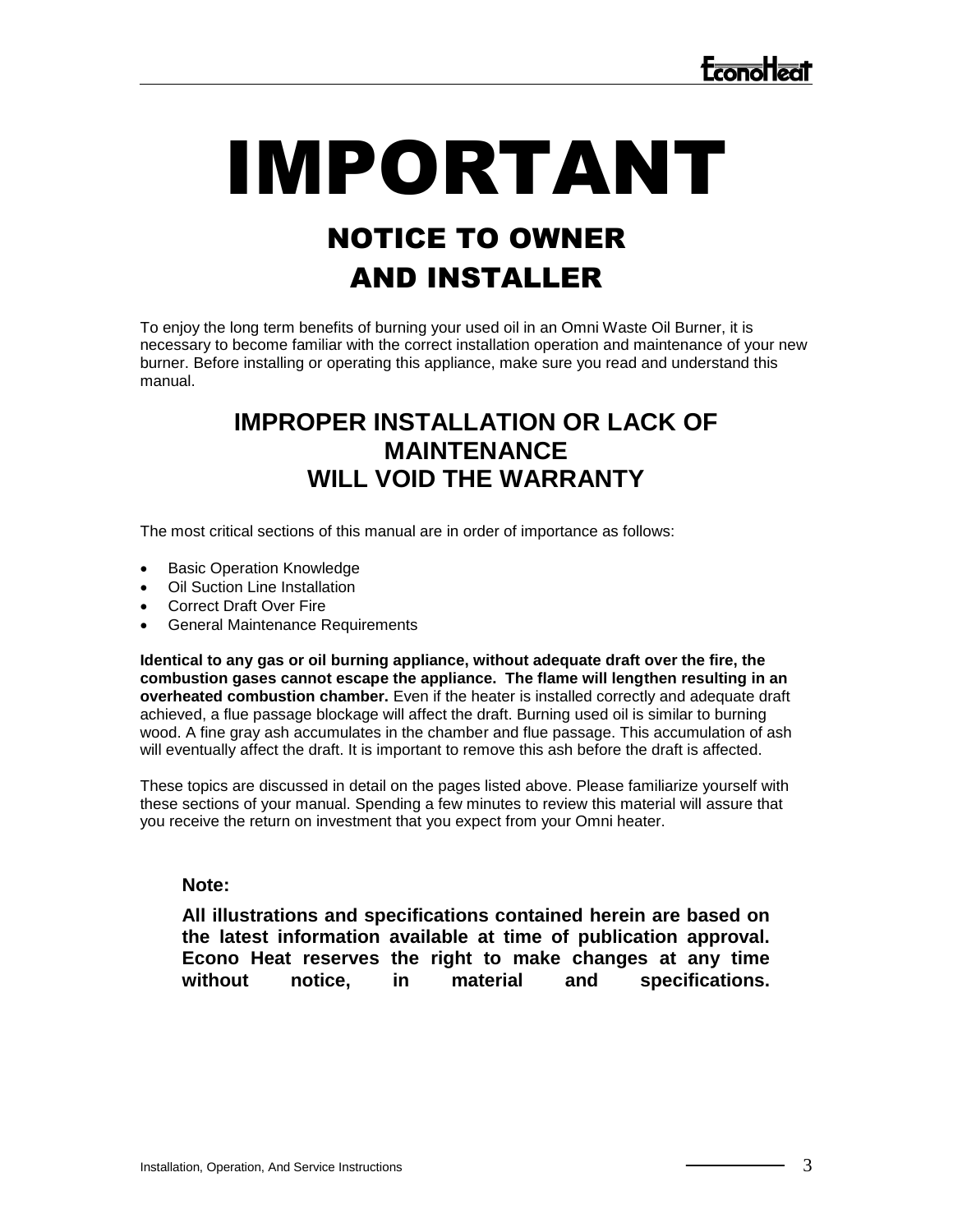## **WASTE OIL BURNER**

#### **PRECAUTIONS:**

- Waste oil may contain many foreign materials. Waste oil may also contain gasoline, therefore, specific precautions on the handling and storage of used oils are to be observed when using, cleaning and maintaining this burner. **Use a screen in a funnel when pouring oil into storage tank to catch foreign material, i.e., gasket material and sealant fibers, etc.**
- **WARNING: This appliance is not designed for use in hazardous atmospheres containing flammable vapors or combustible dust, or atmospheres containing chlorinated or halogenated hydrocarbons.**
- Use only used crank case oil, gear lube oil, hydraulic oils, automatic transmission fluid or #1 and #2 furnace oil. DO NOT use old contaminated oils that have been stored in underground tanks or outside barrels for long periods. Excessive water and sludge may be present, causing quick filter failure. **DO NOT USE NEW MOTOR OILS,** they will not burn thoroughly.
- This appliance is designed for commercial or industrial use only.

#### **WARNING**

**ONLY Authorized Technicians strictly complying with the manufacturer's instructions and the local standards should perform installation, maintenance and service on the unit's internal components. Installation and use of this used oil burning appliance shall be in accordance with the standard for the Installation of Oil Burning Equipment – ANSI/NFPA 31 – 1987, and National Electric Code – ANSI/NFPA 70 – 1990 and the requirements of the inspection authorities having jurisdiction.**





Pre-Heater Control Circuit Board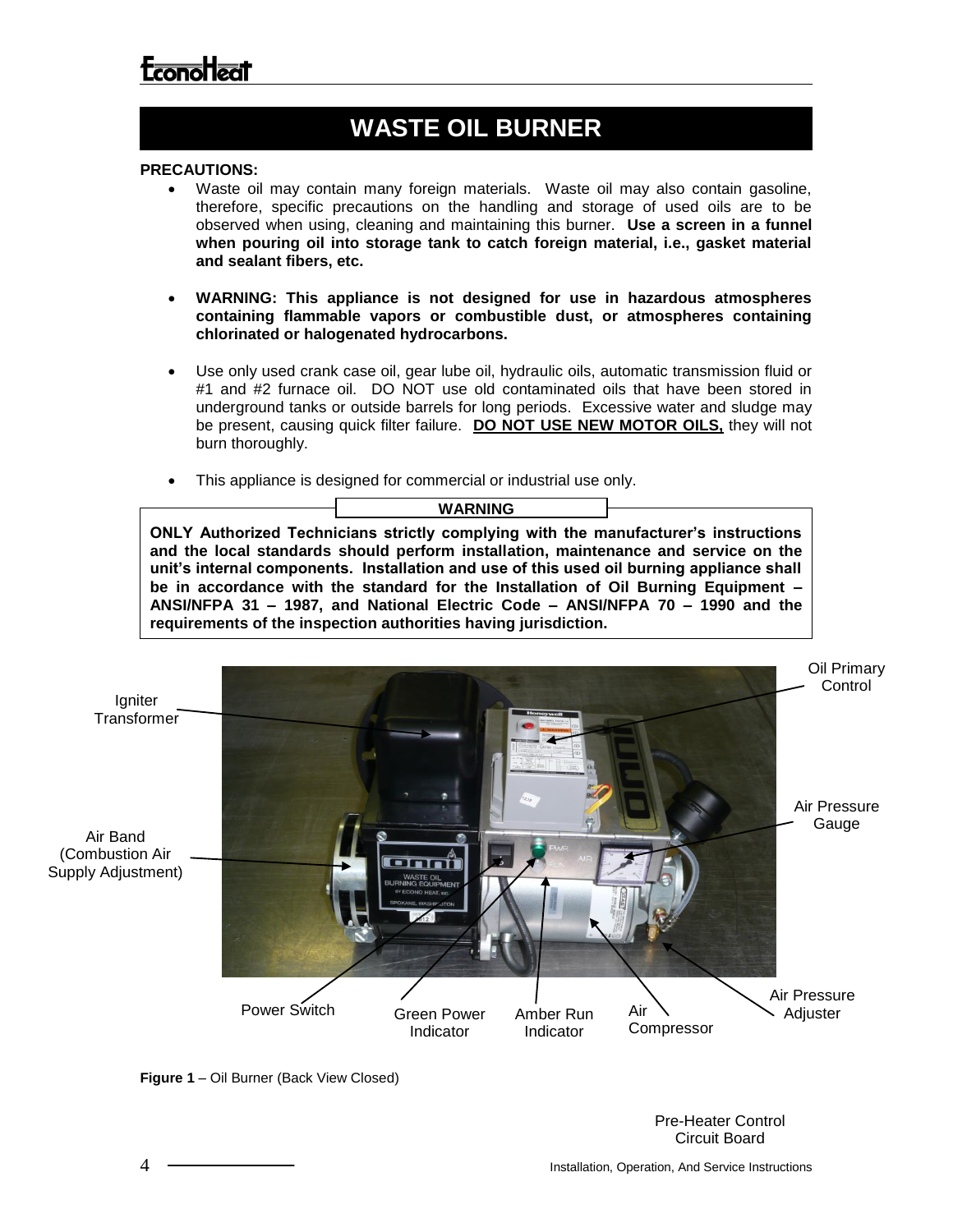## **Econollecit**



**Figure 2** – Oil Burner (Back View Opened)



**Figure 3** – Oil Burner (Front View)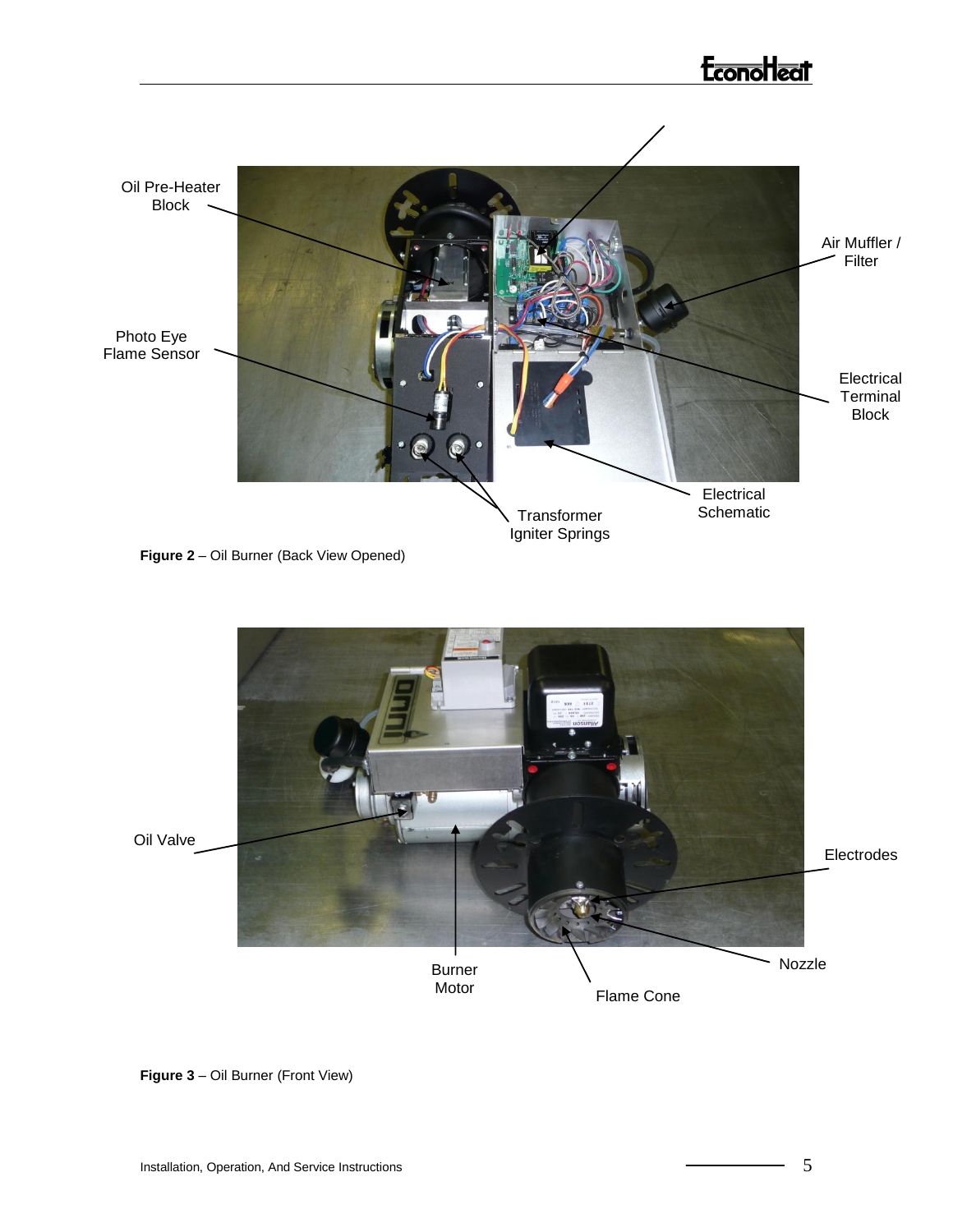

**Figure 4** –Oil Pump Diagram (New Style Spin-On Filter)



**Figure 5** –Oil Pump Assembly

Oil Flow Control Supply Pump has the ability to control flame even when various viscosities are used- furnace or stove oil to 90 weight straight- flame remains stable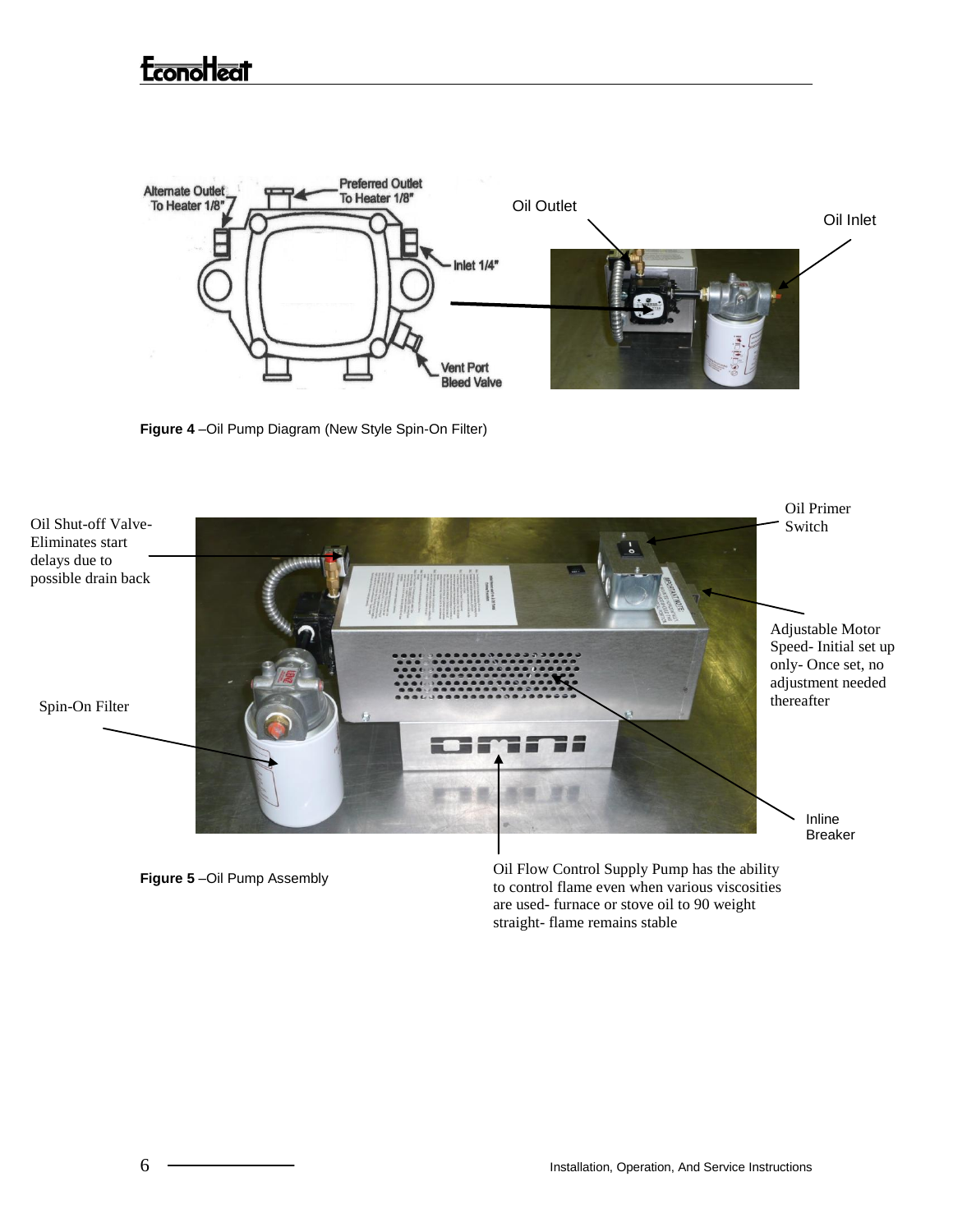### **OIL BURNER TECHNOLOGY**

Omni's patented burner technology improves the efficiency of the oil burn process by continuous stabilization of the oil viscosity. Optimum atomization (spray) is accomplished by precisely preheating the oil and air prior to introduction to the combustion chamber. The waste oil enters into the Oil Pre-Heater Block (figure2) and is pre-heated to operating thermo setpoint, then compressed air from the air compressor (figure1) is mixed with the oil prior to spraying out the nozzle similar to fuel injection, by breaking up the oil droplets into a finer mist or spray (atomization). Electrodes mounted just above the nozzle (figure3) provides continuous electrical arc across electrode to electrode igniting the fine oil mist as it sprays out of the nozzle. Once ignited the flame is forced into a swirl caused by the burners blower and specially designed flame cone (figure3) providing a very efficient and thorough burn of the waste oil.

#### **Burner Components**

- **Igniter Transformer:** (figure 1) Supplies high voltage to the electrodes generating electrical arc igniting the oil.
- **Oil Valve:** (figure 3) energizes when burner is running and de-energizes when burner is not running eliminating bleed back of oil out of the Pre-heater block.
- **Air Band:** (figure 1) Adjusts amount of air introduced into the combustion chamber. Air band is adjusted at the factory for optimum performance. **NO FIELD ADJUSTMENT REQUIRED** unless in high altitudes application where minor adjustment may be required.
- **Oil Primary Control:** (figure 1) Controls the oil burner ignition. Checks for flame in the combustion chamber, if no flame is detected within 45 seconds, the oil primary will shutdown the oil burner. To restart the unit, reset the red button on the oil primary.
- **Oil Pre-Heater Block:** (figure 2) Pre-heats the oil and air before entering combustion chamber.
- **Photo Eye:** (figure 2) Senses flame in combustion chamber and signals oil primary when no flame is present.
- **Igniter Springs:** (figure 2) Transfers the high voltage from the igniter transformer to the electrodes (when door is closed)
- **Air Pressure Gauge:** (figure 1) Displays air pressure supplied by onboard air compressor.
- **Air Compressor:** (figure 1) Supplies air used within pre-heater block to aid in atomization of the oil.
- **Air Muffler/Filter:** (figure 2) Filters air and muffles the sound generated by the compressor.
- **Pre-Heater Control Circuit Board:** (figure 2) Precisely controls temperature of the Oil Pre-Heater Block and controls safety feature of not allowing burner to energize until oil has established operating thermo setpoint or shutdown burner if Pre-Heater Block temperature falls below shutdown thermo setpoint.
- **Electrodes:** (figure 3) Provides continuous high voltage electrical arc from electrode to electrode igniting the waste oil as it is being sprayed out of the nozzle.
- **Nozzle:** (figure 3) Low pressure nozzle for oil spray pattern.
- **Flame Cone:** (figure 3) Specially engineered flame cone forces the flame into a swirl pattern improving the burn thoroughness.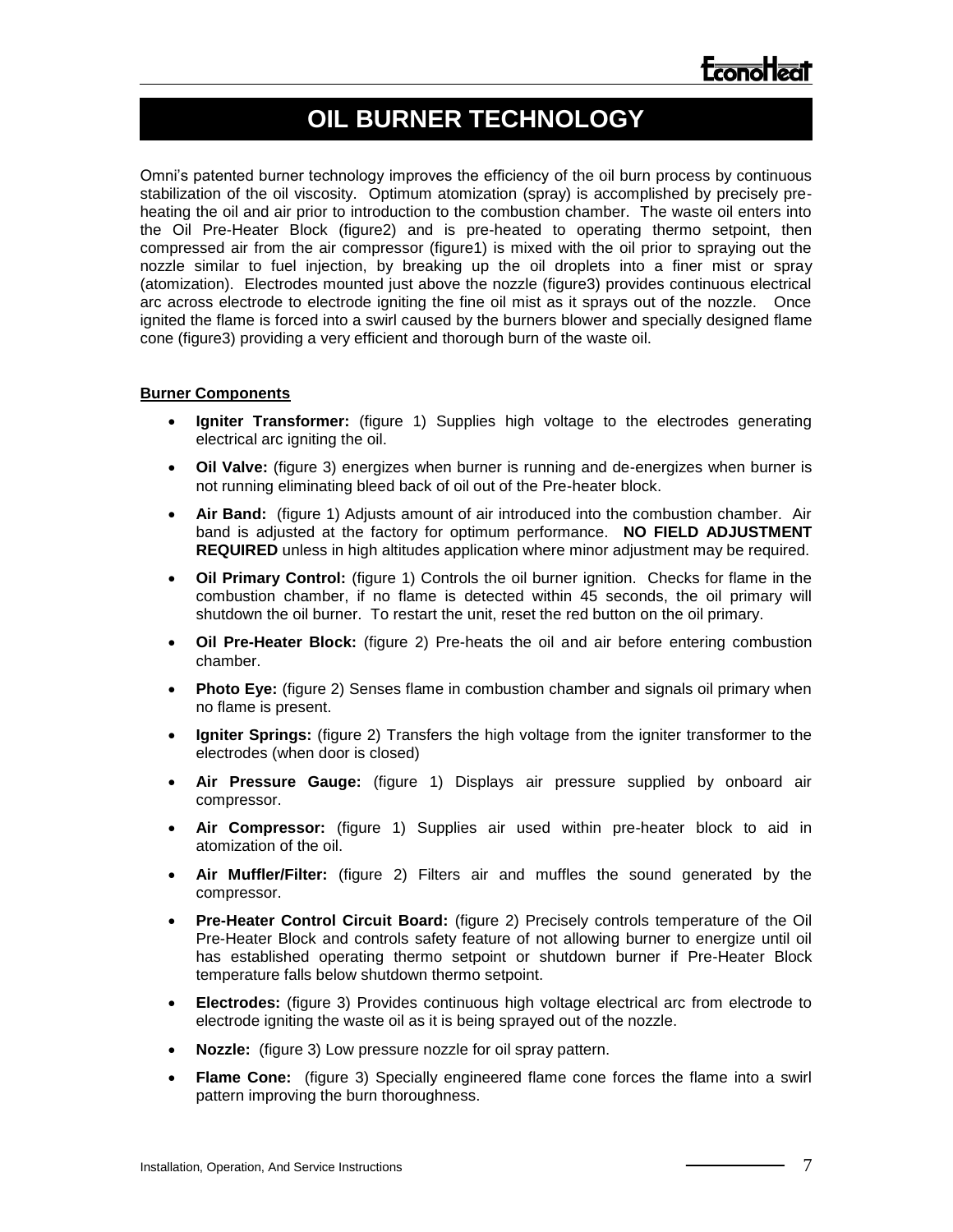- **Burner Motor:** (figure 3) Multitask motor turns the burner blower and integrated air compressor.
- **Air Pressure Adjuster:** (figure 1) Adjusts the air pressure going to the pre-heater block. Should be adjusted between 12 PSI and 13PSI as indicated on the Air Pressure Gauge on the burner for thorough burn of the waste oil.

*Note: In order to insure proper air adjustment, air gauge must read 0 when burner is cycled off or powered down.*

 **Oil Pressure Adjustment:** Adjust flame length in the heater combustion chamber viewed through the inspection port located directly above the burner gun assembly by increasing CW or decreasing CCW the adjuster located on the oil delivery pump (figure7). The adjuster increases or decreases the pump motors RPM, which increases or decreases the delivery of fuel to the burner. When you increase or decrease the fuel to the burner, you will notice the flame length will increase or decrease. **Adjust flame length** so flame is just slightly **less than** halfway down main combustion chamber tube.

#### **IMPORTANT:**

- **Power Indicator:** (figure 1) Indicates when power is present at the burner.
- **Run Indicator:** (figure 1) Indicates that the burner is ready for operation after the initial pre-heat time of approx. 5 minutes from initial power up.
- **Power Switch:** (figure 1) Switches power off and on to the burner. NOTE: Not applicable on OWH Series Furnaces.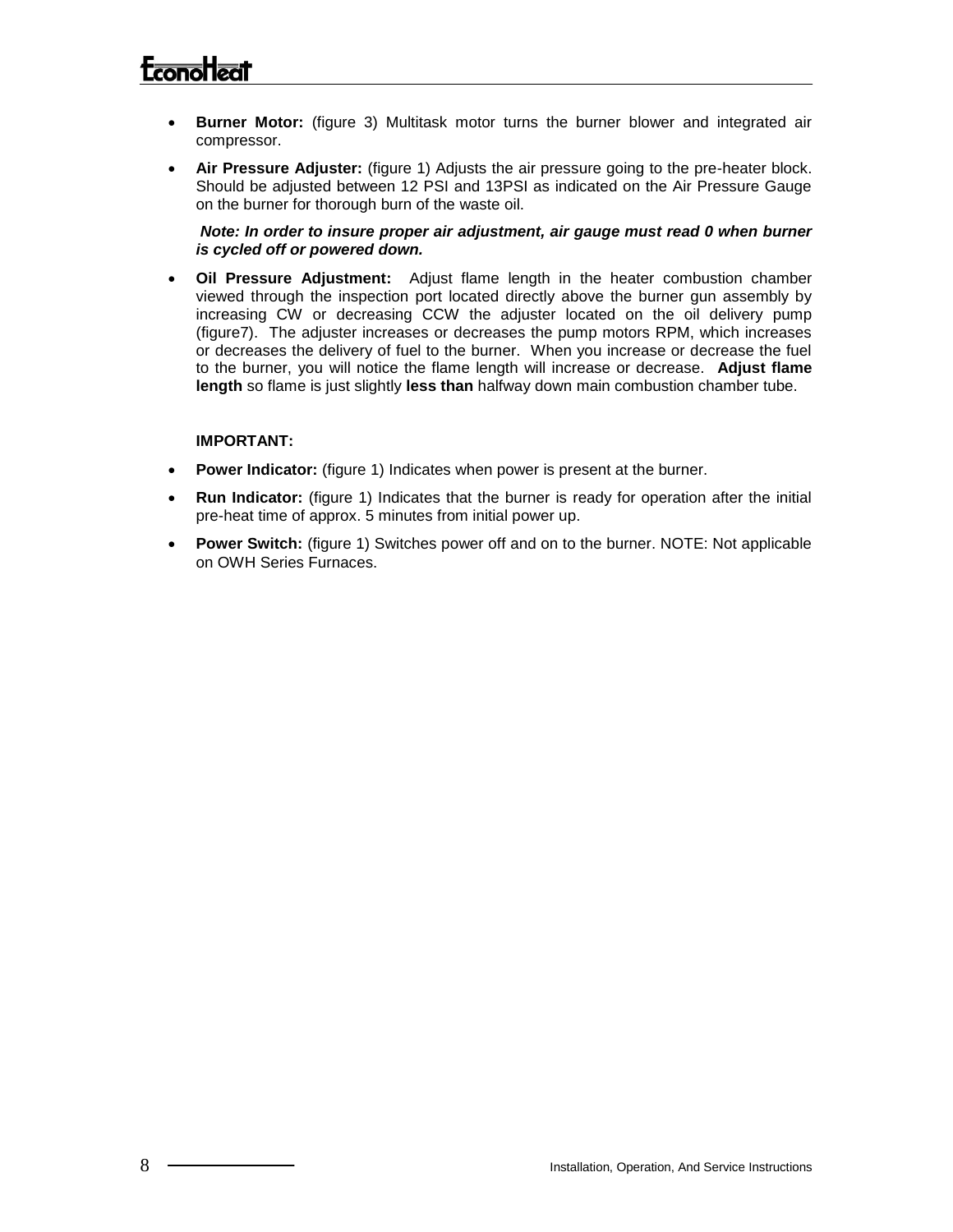## **SPECIFICATIONS**

#### **BURNER ASSEMBLY**

| <b>Performance Ratings</b>                             |       |                |  |  |
|--------------------------------------------------------|-------|----------------|--|--|
| Voltage                                                |       | <b>240 VAC</b> |  |  |
| Cycles                                                 |       | 50-60Hz        |  |  |
| Total Operating Amperage (Burner Only)                 | Amp   | 4.2            |  |  |
| Total Operating Amperage (Burner and Oil Pump)         | Amp   | 5.25           |  |  |
| Electrical Operating Consumption (Burner Only)         | Watts | 1,008          |  |  |
| Electrical Operating Consumption (Burner and Oil Pump) | Watts | 1,260          |  |  |
| Weight                                                 | Lbs   | 50.0           |  |  |
| Oil Primary                                            | Amp   | 0.1            |  |  |
| Oil Valve                                              | Amp   | 0.038          |  |  |
| <b>Pre-Heater Block</b>                                | Amp   | 2.1            |  |  |
| <b>Pre-Heater Controller Board</b>                     | Amp   | 0.006          |  |  |
| Igniter Transformer                                    | Amp   | 0.15           |  |  |
| <b>Burner Motor</b>                                    | Amp   | 1.8            |  |  |

#### **PUMP ASSEMBLY**

| <b>Performance Ratings</b>                        |       |           |
|---------------------------------------------------|-------|-----------|
| Voltage                                           |       | $240$ Vac |
| Cycles                                            |       | 50-60Hz   |
| Total Operating Amperage (Pump Assy Only)         | Amps  | 1.05      |
| Electrical Operating Consumption (Pump Assy Only) | Watts | 252       |
| Weight                                            | Lbs   | 16        |
| Oil Valve                                         | Amps  | 0.04      |
| Pump Motor                                        | Amps  | 1.0       |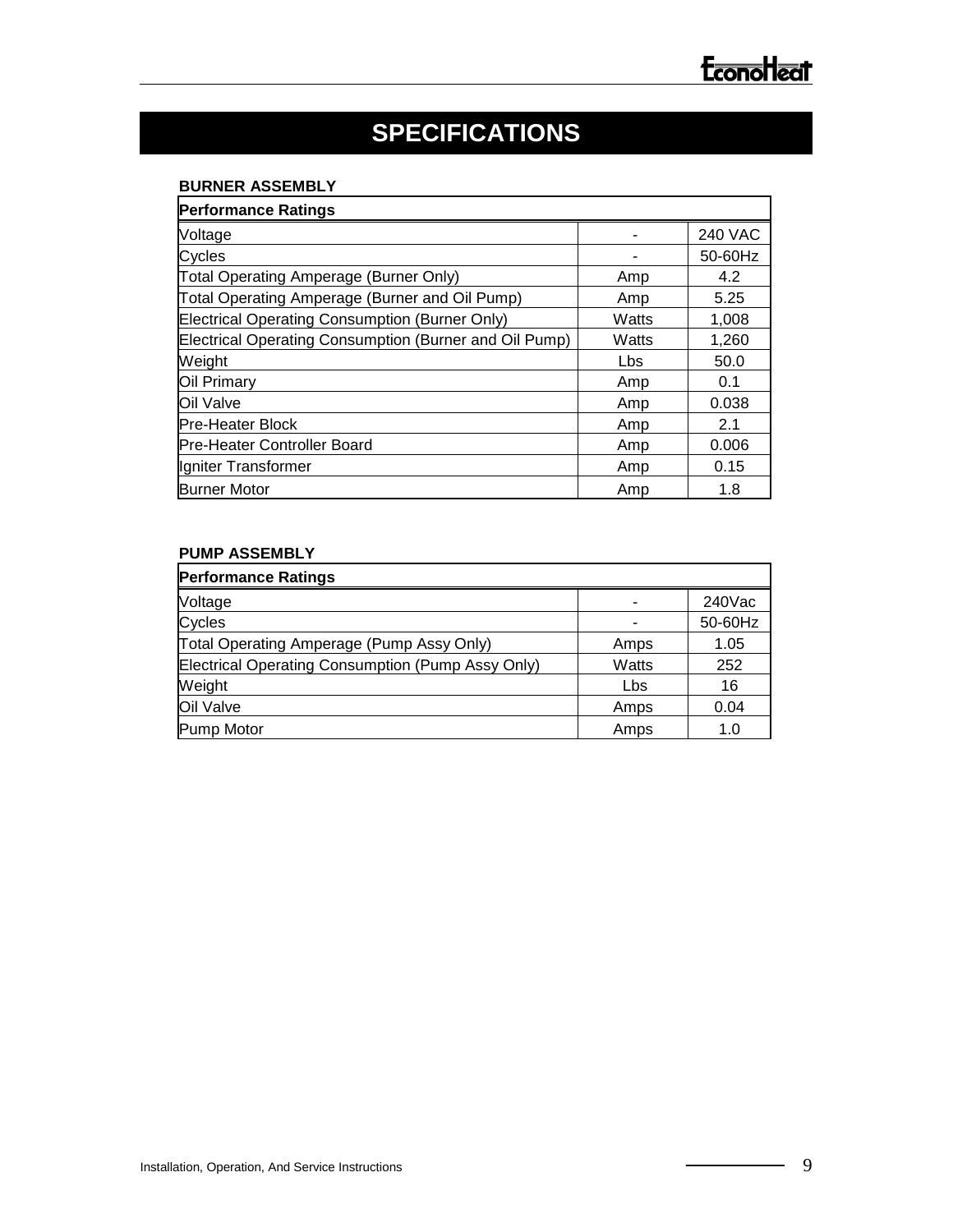### **INSTALLATION**

- 1. Omni Waste Oil Burners are to be installed on manufactures approved appliances. Check with factory for application approval. Warranty is voided if burner is used in a nonapproved application.
- 2. Wire 240Vac power into main electrical box located on top of burner. Use dedicated 15amp protection circuit with 12 gauge wire. Connect Oil Pump with 12 gauge wire.
- 3. Depending on application, wire low voltage thermostat into "T" terminals on the Oil Primary (figure 1) or jump "T" terminals for continuous operation.
- **4.** USE ONLY 3/8" nominal ID copper tubing with flare fittings only on the oil suction from the tank to the oil pump and oil pump to burner. **DO NOT use ferrule fittings or teflon tape on any pipe fittings.** Keep suction line approximately 6" from bottom of oil tank to prevent suction of sludge. Use only an inside oil storage tank. **Do Not** draw from an outside tank, especially not an underground tank directly to burner. A separate transfer pump from an outside tank with proper filtration to the inside supply tank is acceptable.
- 5. The fuel pump included with burner is to be mounted at tank level or below.

### **STARTUP**

- 1. **IMPORTANT-** Prior to starting the unit, pre-fill the filter and fuel line with oil to assist priming procedure. Oil pump motor turns at low RPM's and would take significant time to complete priming process if not pre-filled. Make sure the oil supply line fittings are air tight. Vacuum leaks are notoriously hard to find. Pressurizing the line with oil in it can help to locate leaks.
- 2. During the initial power up process the burner is locked out from energizing until the oil has been properly pre-heated to operating thermo setpoint, approx 3 to 5 minute duration. Once the oil has been pre-heated, power is then applied to burner componenets and oil pump.
- 3. Making sure the thermostat is turned off, apply power to the burner. Switch burner main power switch to ON position. After allowing the oil pre-heater time to establish temperature setpoint, approximately 5 minutes. Jump the "T" terminals on the Oil Primary (figure 1). Once the burner is running, temporarily jump the "F" terminals on the Oil Primary. This will allow the burner to run during the pump priming process.
- 4. Priming the oil pump: Open bleeder valve one turn until all air is expelled (figure 4). This may need to be done twice to insure all air is removed. **IMPORTANT:** When fully purged and flame is established remove temporarily jumpers on "F" terminals of the Oil Primary to allow safety features of the unit to operate properly.
- 5. Adjust air supply of integrated air compressor to 12-13 P.S.I. This is factory preset, however, due to freight handling settings may be compromised.
- 6. Combustion air band (figure1) should be open approximately 1/2" or until flame is clear yellow, not orange. Opening the air band too far may cause delayed in starting or even prevent the flame from starting.

### **MAINTENANCE**

- 1. **Weekly** Drain water from storage tank.
- 2. **Monthly** Replace Spin-On Filter or Clean pump stainless filter screen on oil pump assembly (figure 9) of sludge and remove any water. Access to screen is by removing pump cover. Clean flame cone of deposits. Clean air compressor filter/muffler.
- 3. **Yearly** Clean Pump Strainer (figure 8) **CAUTION DO NOT DAMAGE GASKET**. Inspect and adjust electrodes per (figure 6). **CAUTION: turn off main electrical power before**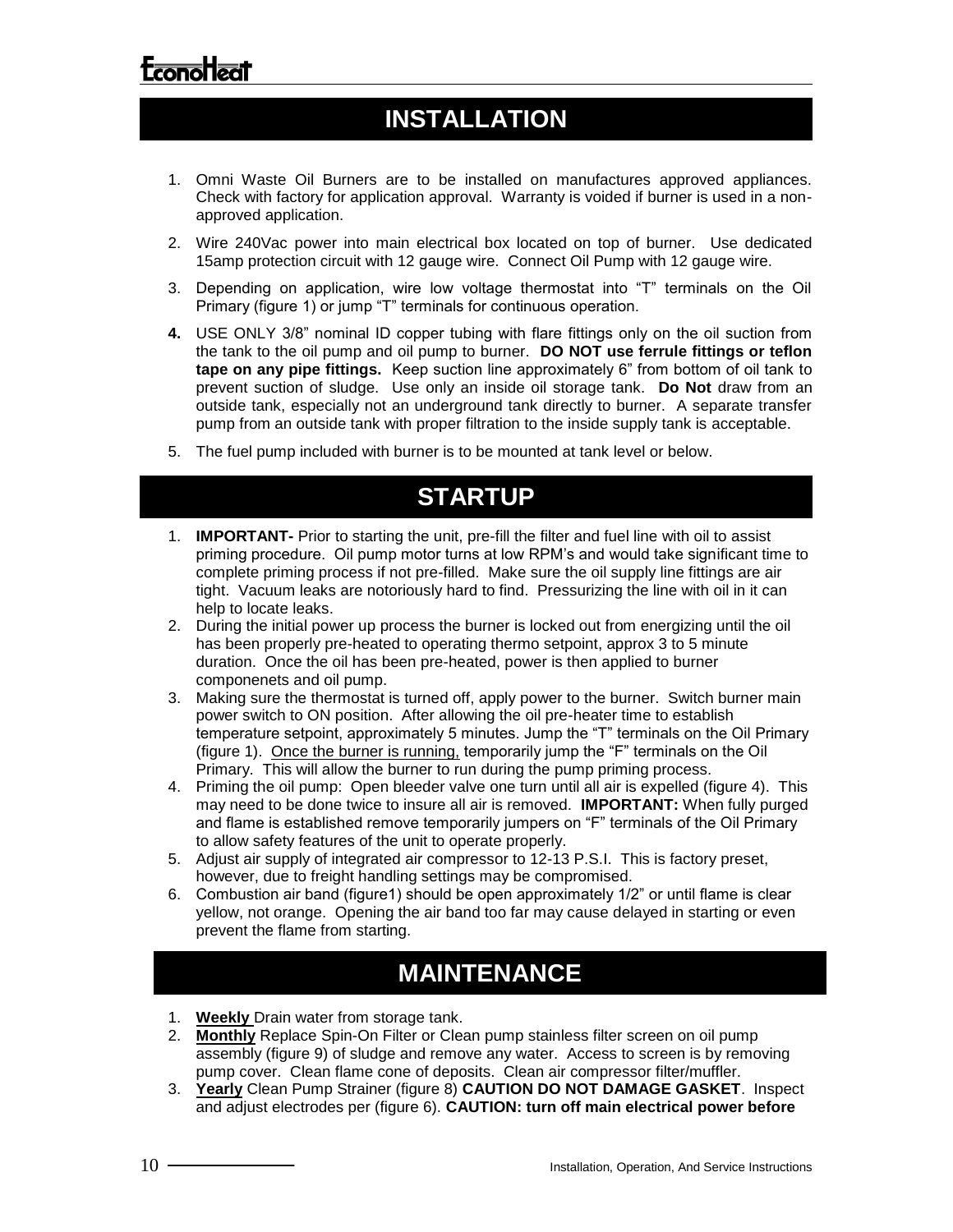**checking or adjusting electrode settings.** Inspect and check alignment of nozzle in relation to flame cone/burner tube (figure 6). Tip of nozzle must be 1/4" forward of inside radius of flame cone. If nozzle is behind inside radius of flame cone, coking will occur and flame cone can clog. To adjust, loosen Pre-Heater block securing nut and set screw, push fore or aft as needed then retighten securing nut and set screw.



**Figure 6** –Electrode Adjusment Diagram



**Figure 7** –Nozzle Assembly Detail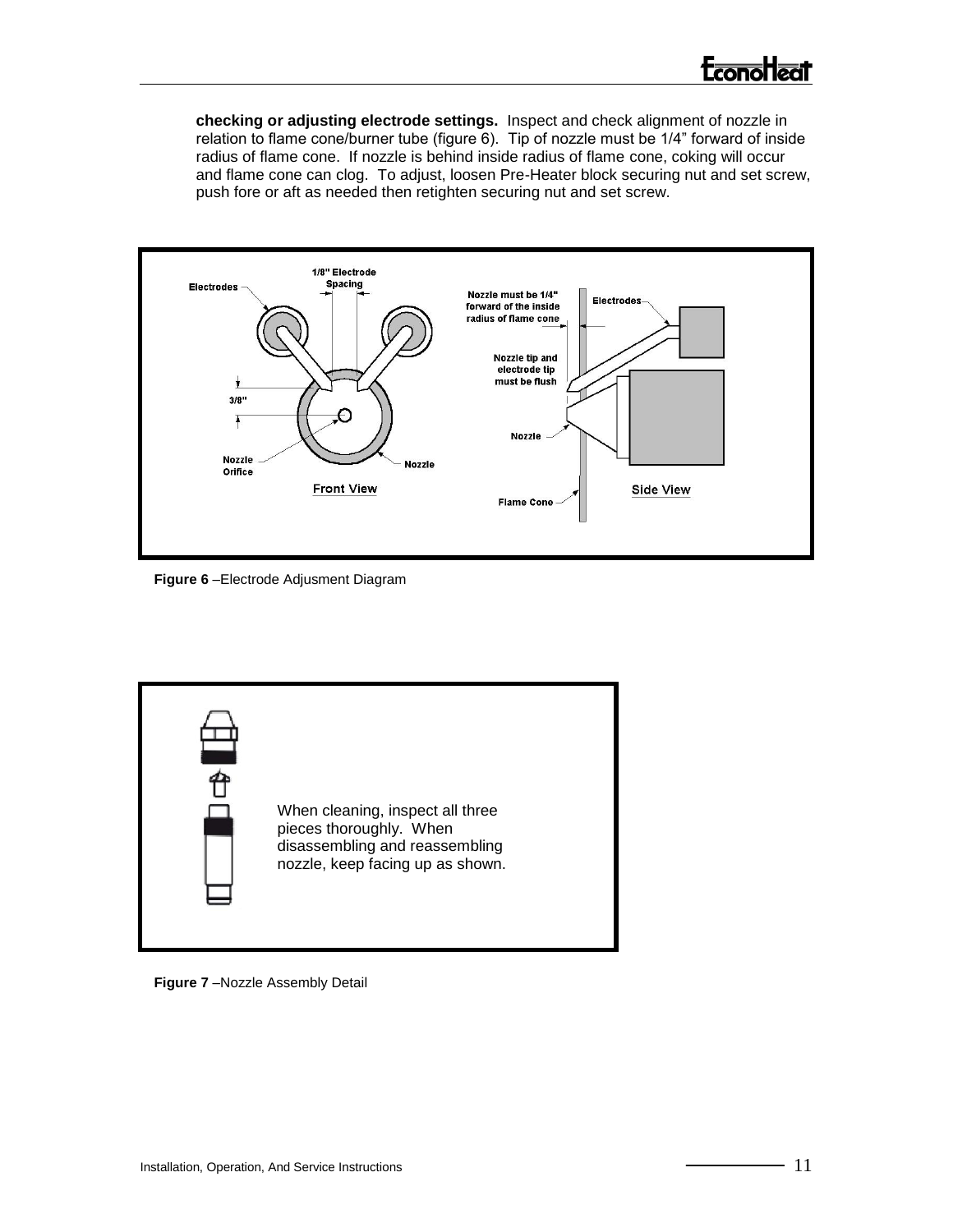## **Econollect**



**Figure 9** – Oil Filter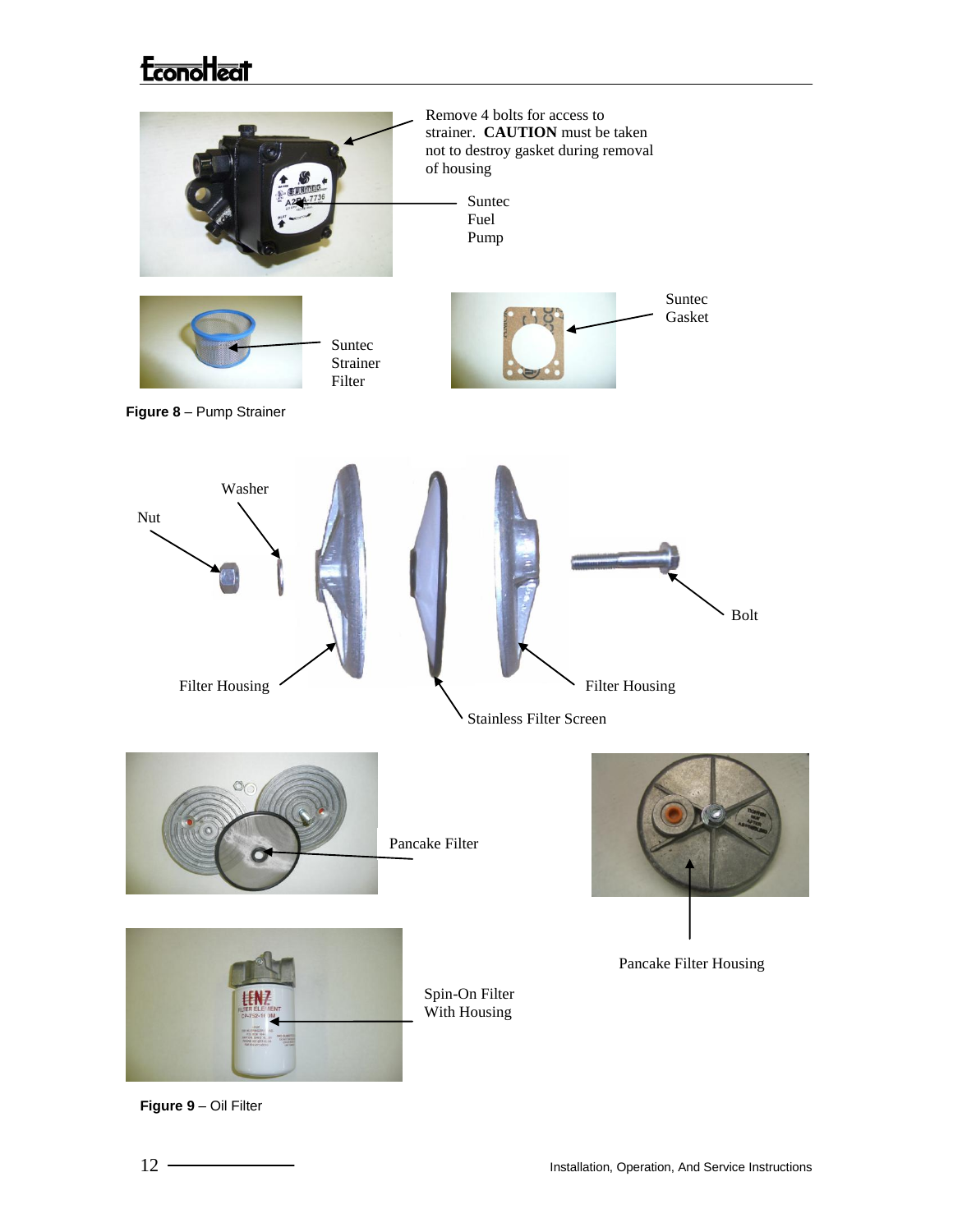

**Figure 10** –Burner Wiring Diagram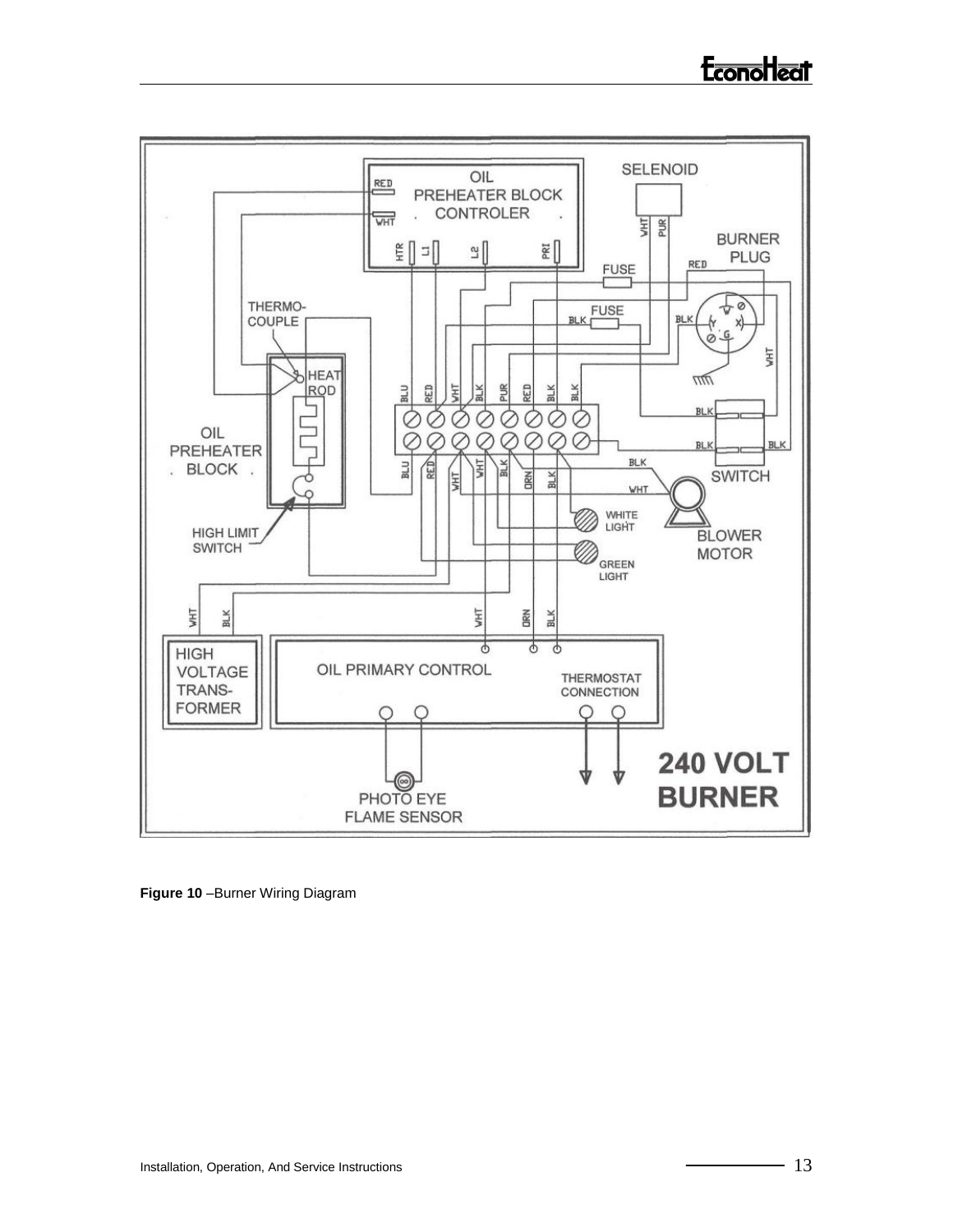## **Econolizat**



Econo Heat (manufacturer) warrants to the purchaser of Burner Assembly will be free from defects in materials and workmanship for the durations specified below, which duration begins on the date of delivery to the customer. Customer is responsible for maintaining proof of date of delivery.

If return is deemed necessary for warranty evaluation and determination of repair or replacement, burner is to be sent to the factory with freight prepaid. Econo Heat reserves the right to determine appropriate action for repair or replacement.

No parts will be accepted by Econo Heat without RA# (return authorization number) clearly marked on outside of shipping package. Obtaining RA# requires model and serial numbers, description of part being replaced and nature of defect. Call factory to receive RA#.

Warranty Covers:

- 1. Oil Pre-Heater Block, twenty (20) years. (Part Only)
- 2. Oil Pre-Heater Block Controller PCB, three (3) years. (Parts Only)
- 3. All other components, one (1) year. (Parts Only)

This warranty is void if:

- 1. Warranty registration card is not returned within thirty (30) days of purchase.
- 2. Any part or component subject to abuse or altered from original manufactures specifications.
- 3. Installation not in accordance with instructions.
- 4. Has not been properly maintained, operated or has been misused.
- 5. Wiring not in accordance with diagram furnished with burner.
- 6. Burner is operated in the presence of chlorinated vapors.

Warranty is limited to the original purchaser.

The above warranty is in lieu of all other warranties expressed or implied. Econo Heat does not authorize any person or representative to make or assume any other obligation or liability that is not in accordance with above warranty. **Econo Heat is not responsible for any labor cost unless prior authorization in writing has been obtained.**